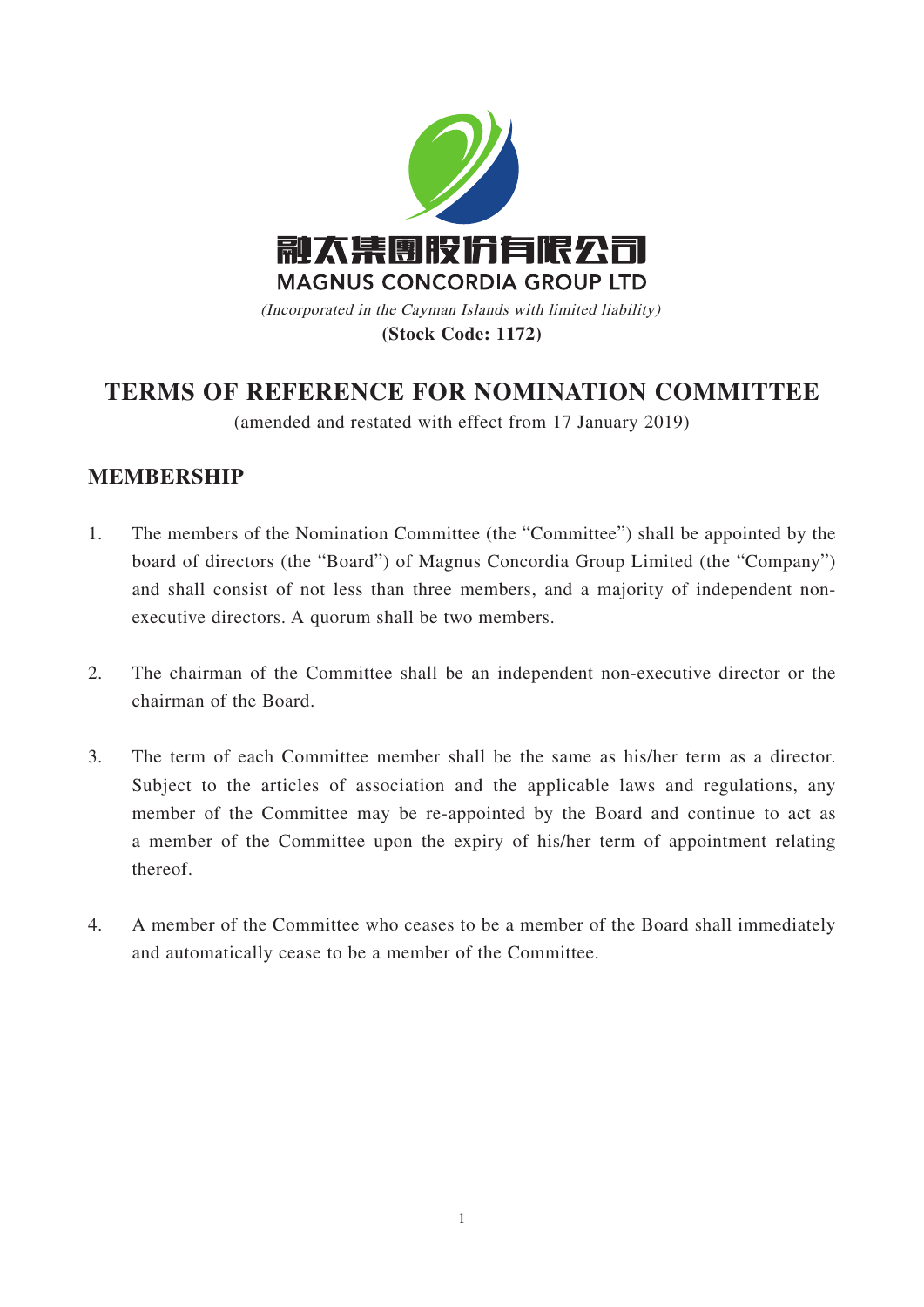## **ATTENDANCE AND PROCEEDINGS AT MEETINGS**

- 5. The chairman of the Board and/or the chief executive may be invited to attend the meeting when necessary.
- 6. The company secretary of the Company shall be the secretary of the Committee.
- 7. Unless specified by these terms of reference, meetings and proceedings of the Committee shall be governed by the Company's articles of association regulating the meetings and proceedings of the directors.

# **FREQUENCY OF MEETINGS**

8. Meetings shall be held at least once a year and whenever necessary.

# **AUTHORITY**

- 9. The Committee should consult the chairman of the Board and/or the chief executive about any proposals on changes to the Board and seek independent professional advice, if necessary, to perform its duties.
- 10. The Committee shall be provided with sufficient resources to perform its duties. Where necessary, the Committee should seek independent professional advice, at the Company's expense, to perform its responsibilities.

## **DUTIES**

- 11. The duties of the Committee are:
	- (a) to review the structure, size and composition at least annually (including the skills, knowledge, diversity and experience) of the Board and make recommendations on any proposed changes to the Board to complement the Company's corporate strategy and policies, as appropriate;